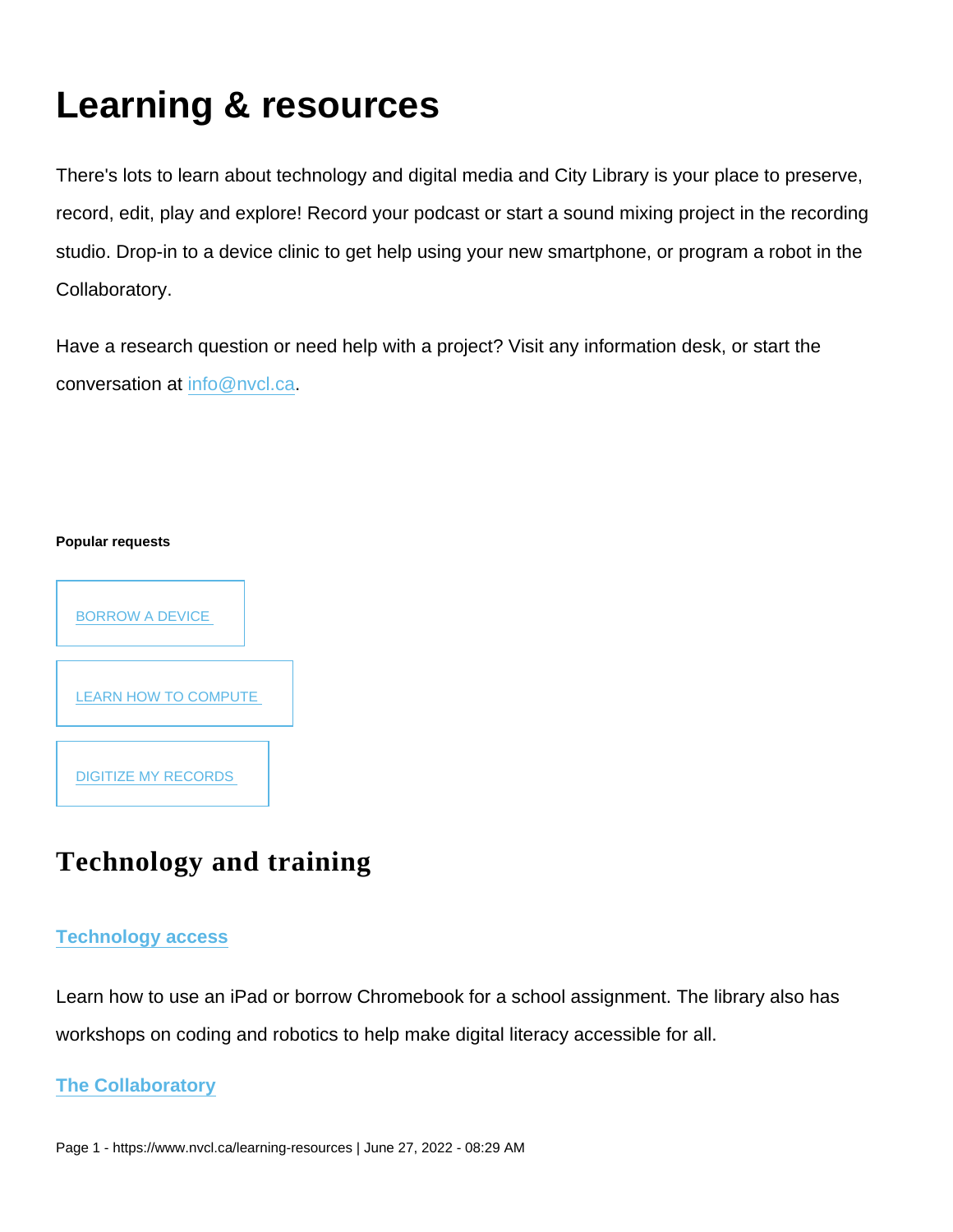The Collaboratory is a digital learning space for all ages. Here you'll find classes, workshops and drop-in sessions on current and emerging technology to help you build your digital skills and inspire your creativity!

#### [Help with technology](https://www.nvcl.ca/technology-help-digital-skills-coaching)

Schedule a one-on-one appointment with library staff, or join a drop-in device clinic to get help with your computer or smartphone. The library also offers free technology classes on software like Excel, Google Workspace and more.

#### [Digitization station](https://www.nvcl.ca/digitization-station)

Digitize your analog collection and older media files at the library! We can help you digitize everything from cassette tapes, vinyl records, slides and negatives, 8mm and Super 8 film and lots more.

#### [Digital library](https://www.nvcl.ca/digital-library)

Explore the library's vast digital resources like LinkedIn Learning or Creative Bug or discover ways to access ebooks and audiobooks from home.

#### [Recording station](https://www.nvcl.ca/recording-station)

Produce your next project at the library in our 10x14 sound-baffled recording studio. Work on your podcast or TikTok stream with industry-standard equipment and software like Pro Tools and Premiere.

#### [Community resources](https://www.nscr.ca/)

North Shore Community Resources develops information and referrals about family, seniors and caregiver programs, legal and advocacy services and volunteer opportunities.

#### [Neighbourhood info](https://www.northshoreculturecompass.ca/)

Explore all the North Shore has to offer with the Culture Compass, a digital database and interactive map of hup by investivation and Supering and Tennish and Tennish and Tune 2 - https://www.nucl.ca/learning-res